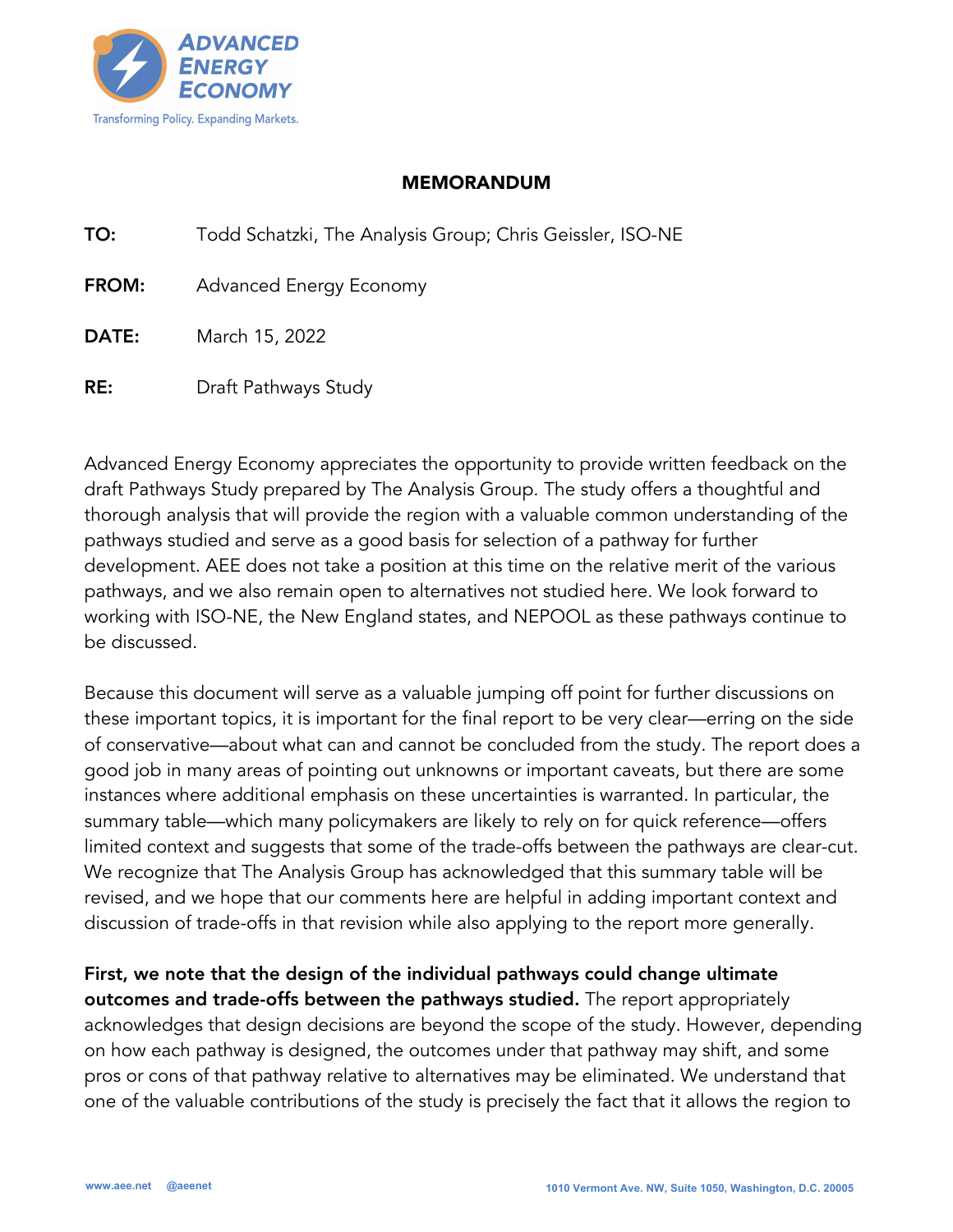understand the implications of the pathways as modeled, and to make adjustments via design decisions to address potential cons that are identified. It should be made very clear that the study tells us how the pathways would perform as modeled but that actual outcomes would vary depending on how the pathways are implemented.

To take one example, the study concludes that the Forward Clean Energy Market (FCEM) does not provide an incentive for reductions in carbon intensity or investment in renewable natural gas or clean hydrogen. However, states could choose to make the portion of the output from a fossil unit that is fueled by RNG or clean hydrogen eligible for clean energy credits (CECs). Thus, while FCEM as modeled does not provide an incentive for these options, an FCEM could be designed to do so.

Second, investment incentives for new resources depend on many factors that are not included in the study. With respect to incentives for new resources, the study is mainly focused on revenue opportunities from the policy pathways and existing wholesale markets. While these revenues are an important factor in resource investment decisions, other factors are equally relevant. Revenue certainty and the ability to lock in some forward payment (whether via the policy pathway or some form of bilateral contract) is also important for many resources, especially the types of high capital cost, low marginal cost renewable resources needed to meet policy objectives. Energy storage is similarly capital-intensive, and also has relatively limited operating hours and therefore fewer opportunities to earn CECs or benefit from carbon pricing.

One potential concern that AEE and advanced energy companies have voiced with respect to carbon pricing is that even if the price (or cap) is sufficiently high (or stringent) to drive desired results, it may not result in a financeable incentive that enables new resources to get built. Similarly, the effectiveness of FCEM in providing an investment signal will depend at least in part on design decisions such as how far forward CECs are purchased or whether a price lock is available and for how long. Under either pathway, additional policy or market mechanisms may be needed to induce investment in new resources.

Whether these resources will be able to secure investment and get built as a result of any of the proposed policy pathways—and what design decisions or complementary policies may be needed to ensure that investment occurs—warrants further consideration. While those questions are beyond the scope and purpose of the study, they loom large, and warrant acknowledgement as the study concludes whether the pathways provide "incentives and *cost effective investment* in all clean energy resources," and "efficient incentives for storage resource use and *investment*" (as reported in summary table, emphasis added).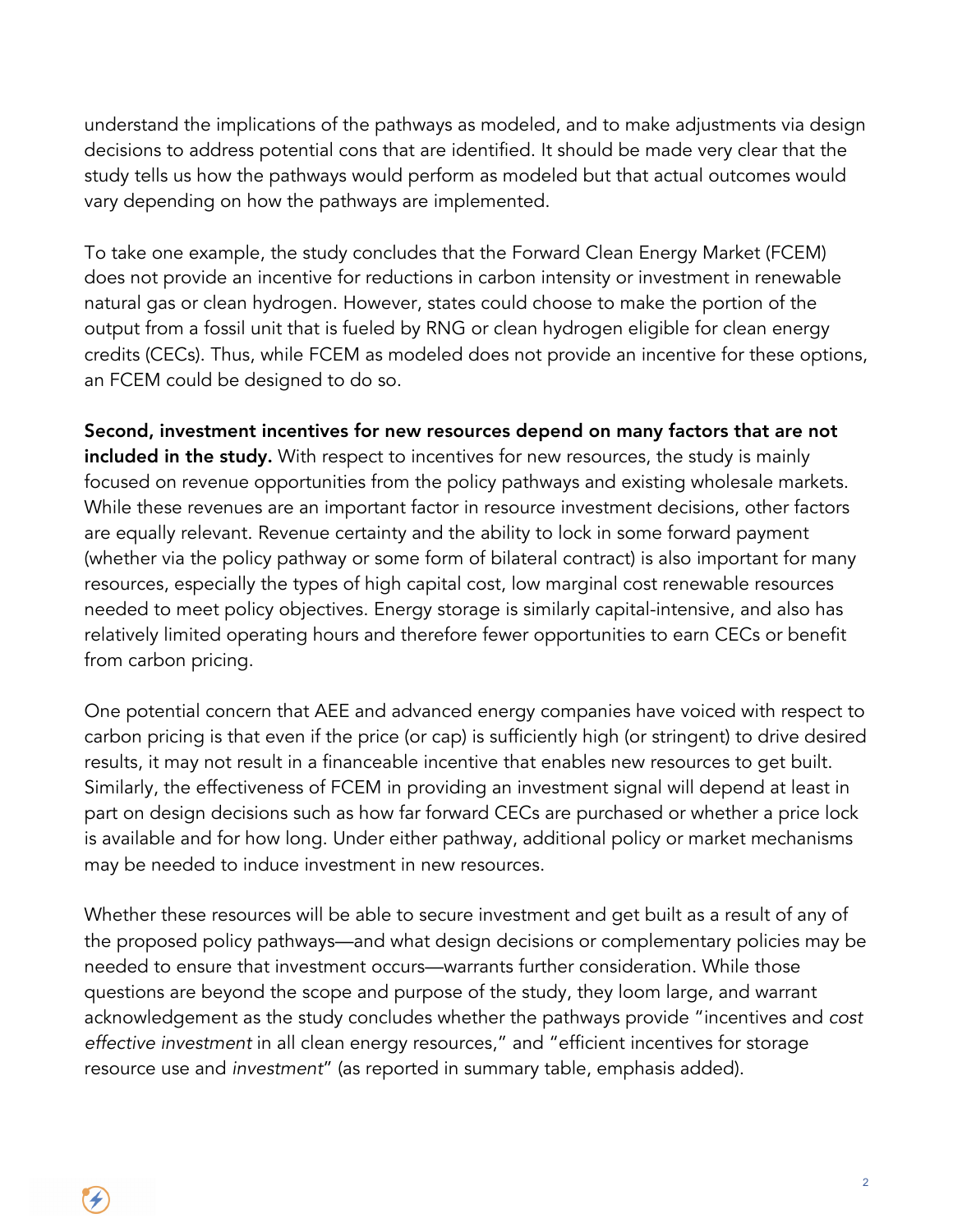Furthermore, demand response and energy efficiency are omitted from the study altogether, and are unlikely to be incentivized under any of the pathways without significant modification despite their increased importance in providing flexibility and reducing peaks as the resource mix changes, the share of variable renewable energy resources increases, and electrification grows.

Third, AEE cautions against drawing conclusions about the impact and outcomes of negative LMPs. The study provides useful information about the likelihood and frequency of negative LMPs under all of the pathways, and warns that negative LMPs will lead to battery "churning" (and therefore inefficient battery use and over-investment) and inefficient commitment and uplift. These risks are important to keep in mind, but are speculative and assume that nothing is done to address the impact of negative LMPs.

Battery "churning" would be more appropriately discussed as an interesting study finding that may warrant further analysis, not as a likely outcome. The study's finding that "churning" may be economically viable even when accounting for battery degradation does not mean that this will be adopted as a strategy by battery developers in the 2030s. In our view, it is likely that battery developers will find a more valuable use of these highly capable assets than to earn revenue off round-trip inefficiency. If battery "churning" turns out to be a real threat, we expect that there would be alignment in the region—including among battery developers—to take the actions necessary (e.g., adjustments to market rules and/or policy incentives) to ensure that batteries are providing true value to the system.

The analysis also assumes that no other steps would be taken to address the growing number of negative LMP hours. This is logical given the purpose and scope of the study, but we expect steps would be taken if negative LMP hours become a concern (e.g., by creating more opportunities for flexible load or taking steps to enhance price formation).

AEE recommends adding and/or placing additional emphasis on these caveats throughout the report, and especially in the summary table. We additionally recommend adding a summary of study limitations, uncertainties, and areas for further study, encompassing the issues raised above as well as other issues raised throughout the report. We expect this report will be of interest far beyond the subset of NEPOOL stakeholders who have been actively following its development. These changes will especially help policymakers who are looking to this analysis for guidance as they consider next steps.

AEE appreciates the opportunity to comment on the draft report, and we look forward to working with ISO-NE, New England states, and NEPOOL as the region transitions from analysis to consideration of potential market reforms.